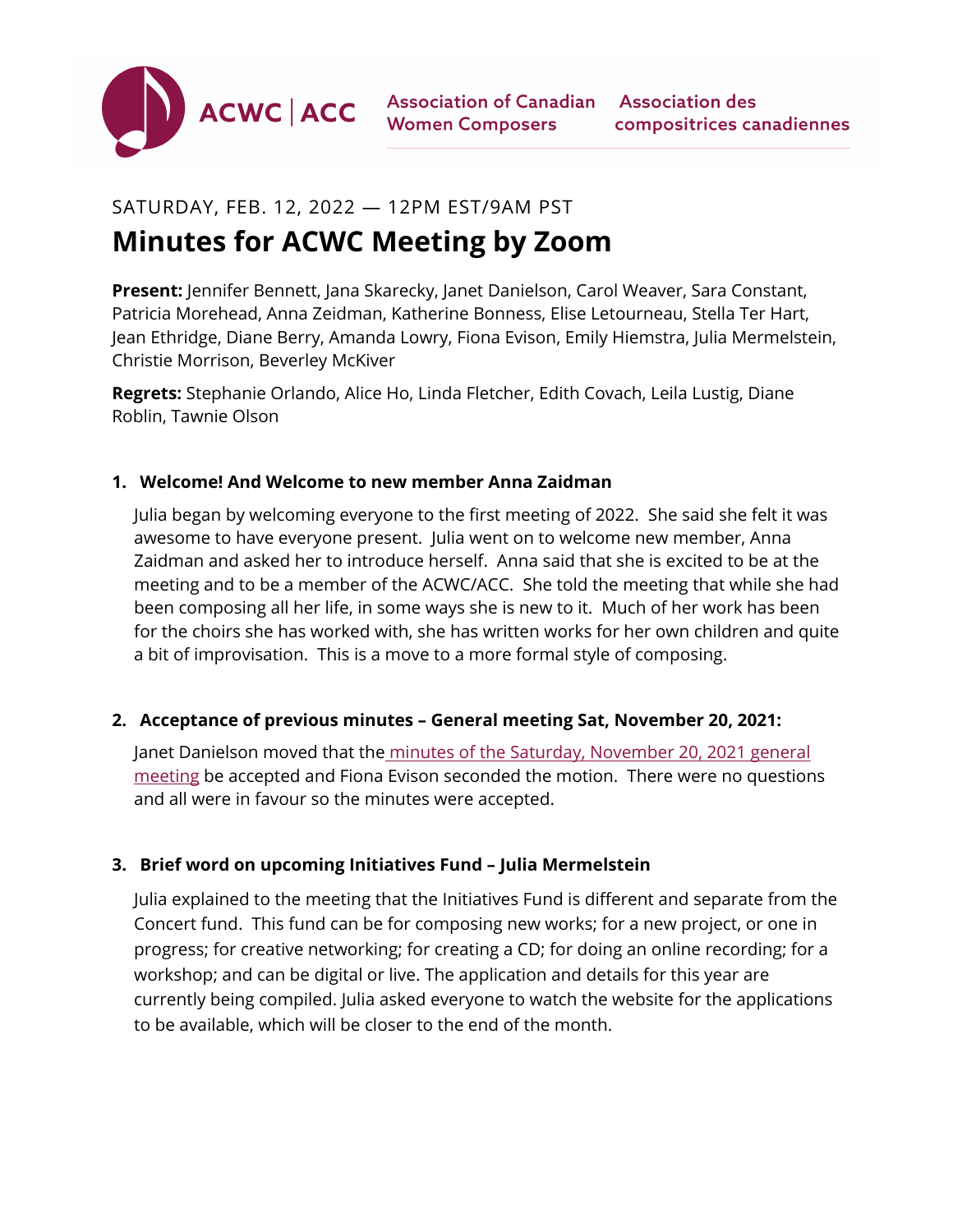# 4. **Update on Scarborough Philharmonic Orchestra's collaboration with ACWC/ACC (40th anniversary event continued)**

## **a. Flute workshop with Scarborough Philharmonic Orchestra — Sara Constant.**

Sara told the meeting that she has been working with the Scarborough Philharmonic Orchestra, and with Matthew Fava of the CMC, to present a workshop as part of the SPO's festival of flute music by women. The workshop will involve two performer/ composers, who will work with two composers each, at a workshop to be held Saturday, February 19th, 2022. It will consist of readings of works in progress, and each of the composer/performers will work closely with the participants. The workshop will be held on zoom and open to the public. An audio technician has been hired to record the pieces for each of the participants, which they will be able to add to their portfolios. The ACWC/ACC contribution to the festival is in organizing the workshop and contributing to the artist fees. The CMC is covering other expenses, such as the space to hold the workshop and the technicians. It will be held from 12 noon-4 pm EST.

Julia thanked Sara for her work and said she is looking forward to watching the workshop. She said she will coordinate with Emily about getting a notice, with the links, out on social media.

## **b. SPO's Flute Music by Women Composers Festival — Amanda Lowry**

Amanda told the meeting she is involved in the festival as both a composer and a performer, and that this is the first time the festival has occurred. It is all online and has international scope. Amanda told us that the festival was launched last week with an opening zoom event, and that there will be a closing event on Feb. 28<sup>th</sup>, hosted by Flute 360 Podcast. Connected to the festival are a series of podcasts by Heidi Kay Begay of Flute 360 which are interviews with composers, including Amanda, Julia, Dr. Cléo Palacio-Quintin, and others. As part of the festival there are also videos, and new recordings by women composers, from both North America and around the world. Julia said she would look into getting links to everyone, either through a mass email or on the website.

#### **5. Brief Board Reports**

#### **a. Treasurer Report – Amanda Lowry**

Amanda reported that things are going well and our bank account is quite healthy. She pointed out that the funds for the Roberta Stephen award are included in our total amount so that needs to be taken into account when considering the bank balance. Amanda said the Roberta Stephen funds are doing well and the organization looks to have at least 8 years for the awards, hopefully longer with added donations. Our general funds look good and there has been more revenue than what was budgeted for, so we will be able to do more than is currently planned.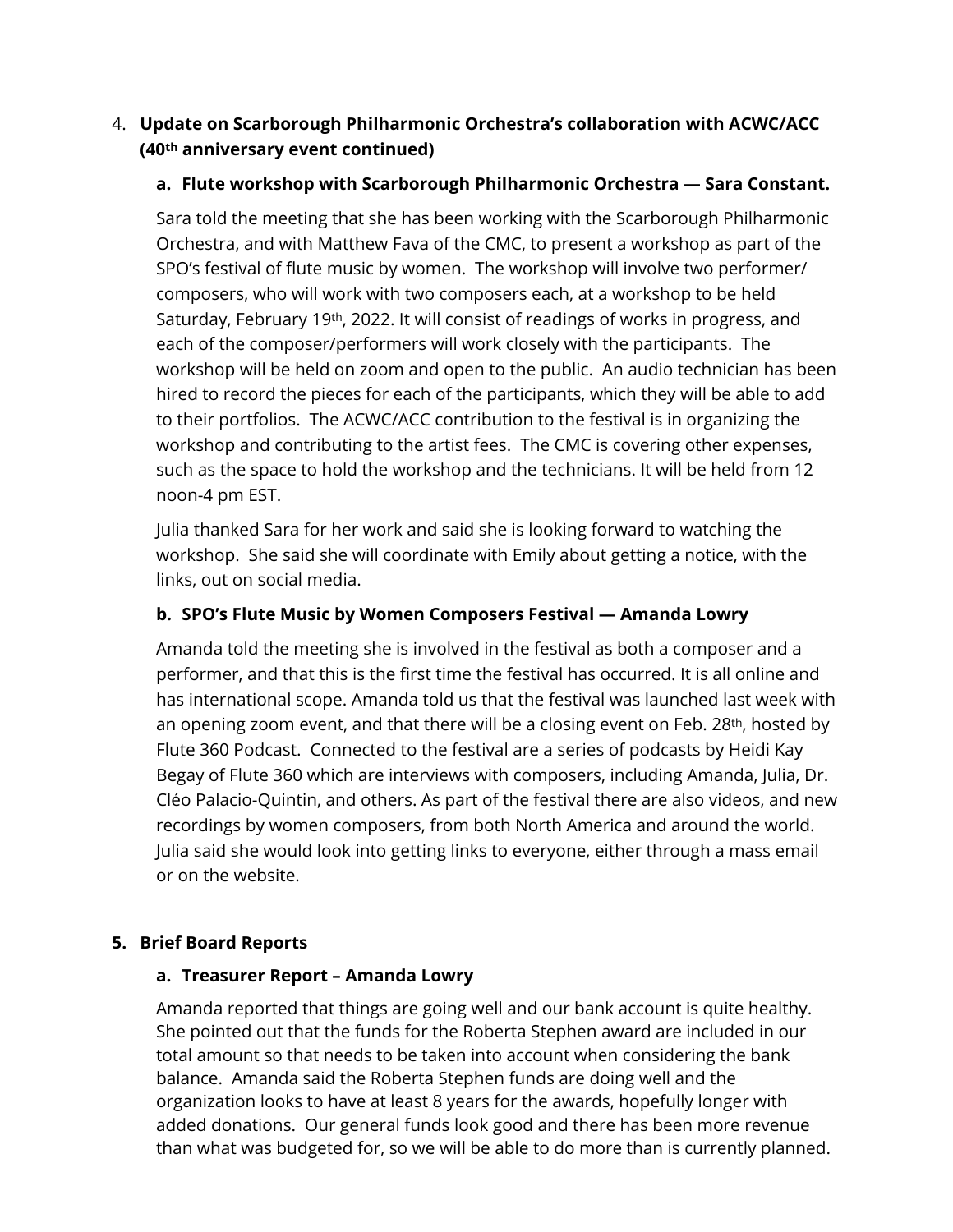## **b. Secretary Report – Diane Berry**

Diane reported that things have been running smoothly.

## **c. SoundBox Report – Stephanie Orlando**

Stephanie was unable to attend the meeting but sent a report to Julia, which she read out to everyone. The report said that work on the SoundBox is going well and that Stephanie would like to thank everyone for their contributions.

#### **d. Journal Editor Report – Fiona Evison**

Fiona reported that she is beginning to put out feelers for articles for the next edition of the journal. She said that if someone is reporting on a concert or event, it is really nice to include photos and that a screen shot is just fine. She asked everyone to send in their ideas for articles. Fiona also told everyone to check out the fall/winter edition of the journal, which is now online and available through the website.

#### **e. Outreach Manager – Emily Hiemstra**

Emily reported that social media has been going well, and that there has been an influx of people sending messages. She also told the meeting that they are always looking for ways to improve our use of social media and so welcome any ideas or feedback from members.

#### **f. Webpage - Mary-Catherine Pazzano**

Mary-Catherine was unable to attend the meeting, so she sent a video update, which was shown to everyone. In the video Mary-Catherine introduced herself and gave a report to the meeting of what she has done for the website in the last year. She reported that most of her work involved things pertaining to the anniversary. As well as creating the anniversary page, she set up the Youtube account, so the panels and concerts could be saved and viewed by members after each event. Over the year she posted the playlists; created a playlist page; made changes to member's pages, including new pictures and bios; as well as adding pages for new members. She also kept the home page updated with grant applications, and anniversary related posts. Mary-Catherine also added and updated the contact forms. It was quite a heavy year due to the anniversary. Julia added that she liked having the video format for the update, since Mary-Catherine was unable to join the meeting in person.

# **6. Update on ACWC/ACC music in Canadian Music Festivals, online catalogue - Stella Ter Hart**

Stella reported that they have been receiving submissions for the educational music catalogue and that there is music for many different instrumentations, including band, as well as many levels from beginner to university. Currently they are working on templates which will make it easier for composers to submit their works and that should be available through the website, fairly soon. Stella told the meeting they are also working on a template for the catalogue itself, which will be available both digitally and in print. They are giving composers lots of time to get music submitted, and so are hoping to have it all ready by mid-May. Stella also asked those attending that if they knew of other members who write music for students, who may not be aware of the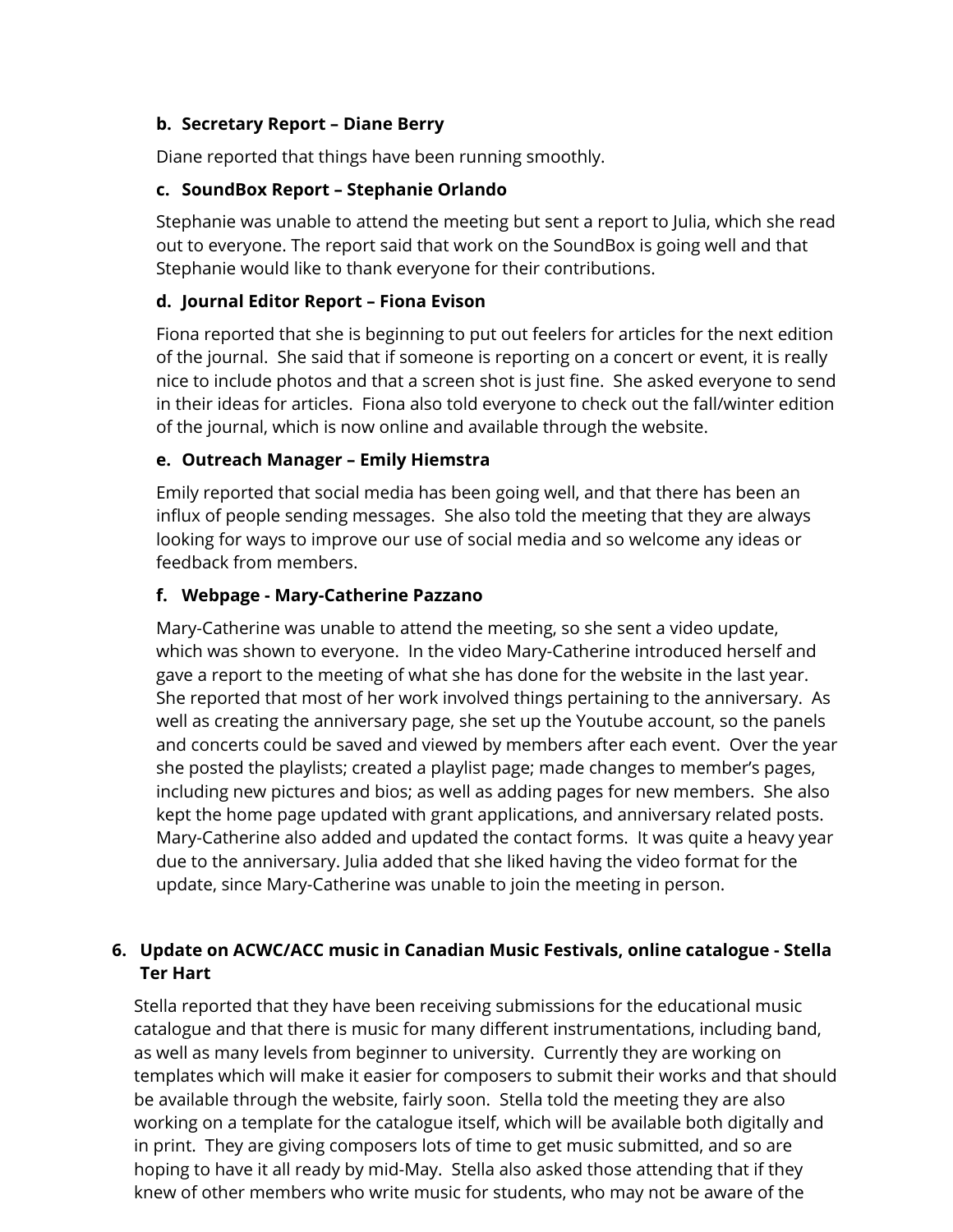creation of this catalogue, to please pass on the information. Not all members read the minutes of meetings, or the SoundBox regularly. Stella said that she should have mock ups of the templates available by our next meeting. Julia said she can coordinate with Stella about adding the information to a mass mailing.

Fiona asked if the plan was to continue to update the catalogue and Stella replied that yes, this would be what is described as a living document. Stella went on to say that once the list has been compiled, it will be easier to know where there may be gaps, for instance there seems to be a dearth of works for band. This may enable the ACWC/ACC to put out a call for works, perhaps encouraging members to write for band or other instrumentation that has fewer entries. Stella went on to say that part of the information in the catalogue will be where the music may be available, such as directly from the composer, through the CMC or another publisher. Jean asked if it was necessary for members to wait for the template to submit music. Stella answered that members could email her with their works.

Pat pointed out that more band music gets played than orchestral music and so would be a good area for members to contribute. Beverley asked Stella how she might be added to the list, and that she had concerns about her ability to decide on the which level various pieces may be. Stella said that many members have been examiners and teachers and so will be able to help members with that issue.

#### **7. Brief update on winners of the 5th Roberta Stephen Award – Janet Danielson**

Janet reported that it has been exciting to review all the applications for this year's Roberta Stephen award. One of the winners is Deborah Park, who is a performer, composer and conductor. Janet pointed out that we try to be inclusive with people who don't identify as a composer first and foremost and that Deborah has won many awards for her performing. Deborah's project is research which takes a deep look at the spirituality found in jazz, and to look at jazz as an art form of resilience. Janet told us the other winner is Alexandra Fol, who is based in Montreal, and is working on a 12-minute piece for a singer and a German ensemble based in Dresden. The ensemble consists of 10 instruments and the piece is the setting of a speech given by the Australian prime minister in 2012. Noting that the pandemic has unfairly affected women, and that there has been an increase in threats to women and women politicians, Alexandra wanted to use this speech as the words for this work, to reflect on how it still is apt today. She contacted the prime minister (Julia Gillard) to request permission, which was quickly granted. Janet said both projects addressed important issues. She also encouraged members to think as imaginatively as these two and consider applying for this year. She also encouraged members to go to the website to learn more about the two winners.

#### **8. Member info – comments from participating members about your recent, current work (one sentence!)**

**Stella Ter Hart** is looking forward to starting up her two choirs again soon, after having been shut down due to covid, with one group hoping to start rehearsals at the end of February. She has written two works for that choir and is looking forward to working on them.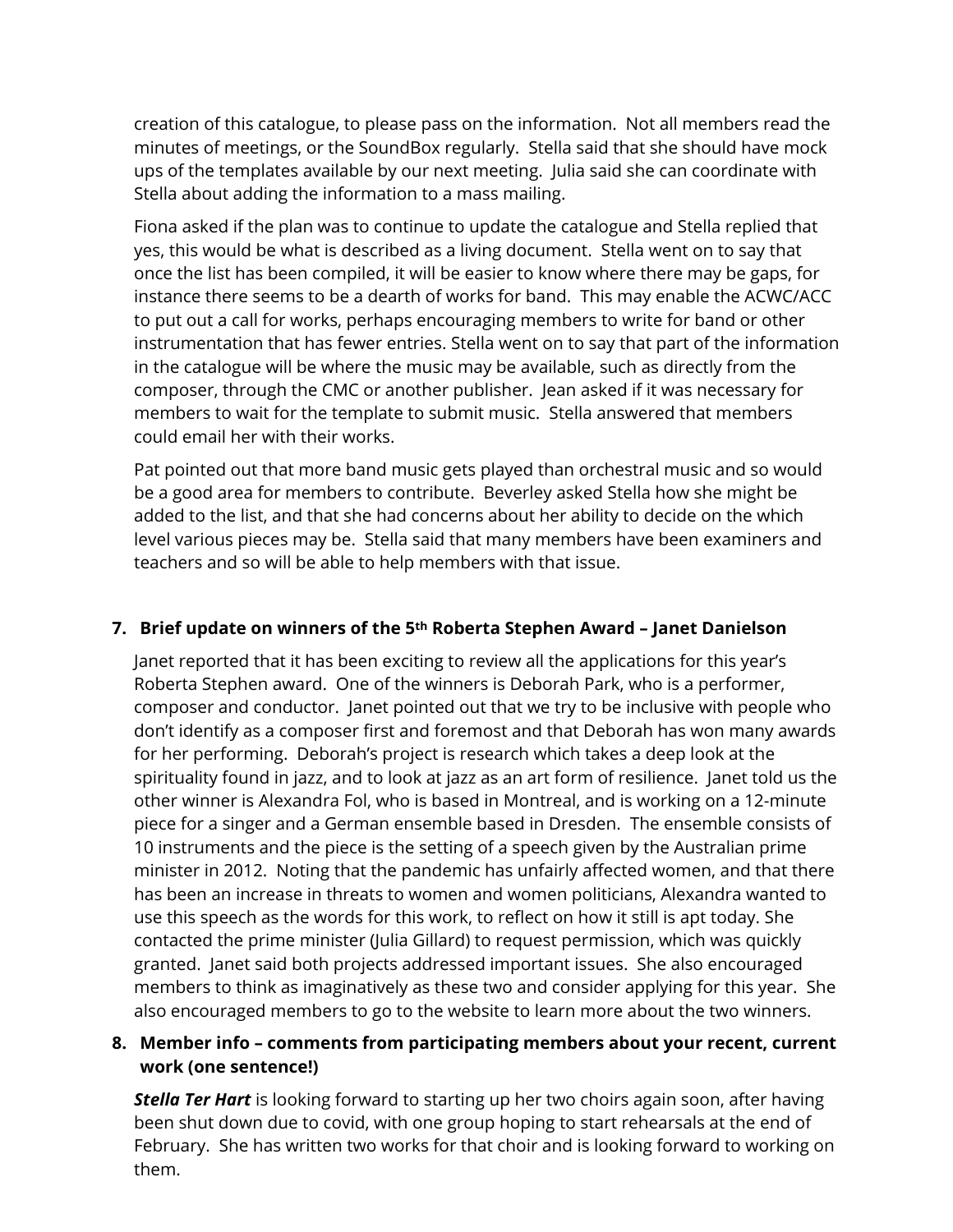*Jean Ethridge* is continuing to proofread and organize the orchestral parts for her opera, so she can submit it to the Canadian Music Centre by the end of the month.

*Amanda Lowry* just finished a piece for flute and electronics which will be released on Friday as part of the SPO's festival. She has been cutting back on things so she can work more on her thesis.

*Emily Hiemstra* had baby number three last month, another boy. She is currently working on a string quartet as part of a program for emerging composers, as well as having another string quartet performed by the Odin quartet as part of their Lockdown Lullabies.

*Julia Mermelstein* recently recorded a video, which is for an online concert. A piece she was commissioned for quite a while ago, will finally be premiered next Saturday and she is also working on a piece for cello and electronics for a cellist in Halifax.

**Christie Morrison** is rewriting her string quartet to reflect the experience of family members who have had covid. She is also working on a piece of children's music that she hopes to share with her two young granddaughters in the future.

*Beverley McKiver* has two collaborations on the go, one is with another composer and is a suite for two pianos. They hope to perform it in March, either to a small audience or online. She has also been working with an Ottawa poet on a song cycle about the river.

**Fiona Evans** just finished the last course of her Phd, which she started at the beginning of covid. Now she will be moving on to the research part of her degree. She is also working with a trombonist on music for the two of them, primarily in the genre of sacred music.

*Carol Ann Weaver* just finished a piece written in honour of R. Murray Schafer, done with a poet who was close to Schafer. The parts of just been sent off and it will be performed by a community choir. This choir has a variety of members, many of whom don't read music, so it was a challenge to write. Carol has also just taken on the role of vice-chair with the Canadian Association for Sound Ecology.

*Janet Danielson* has been working on a project involving the sounds of the glass sponges in the Burrard Inlet in B.C., which has been on hold due to covid. She is also working on another movement of her piece written for an ensemble in Tennessee.

*Jennifer Bennet* has been working on a commission for the Linden Singers in Victoria and they are hoping to perform it, along with another work of Jennifer's in the spring. Jennifer has been struggling with computer and Sibelius problems since the beginning of the pandemic, which has slowed her ability to work on new music.

*Sara Constant* has been working on organizing the workshop for the SPO flute festival, as well as other projects as a performer, including some recordings.

*Pat Morehead* will be having a piece recorded by a chamber orchestra that was originally commissioned for orchestra in Ontario and was supposed to be premiered in 2020. That performance was cancelled due to the pandemic. She is also working on turning a solo violin piece into a string quartet, at the request of the violinist. As well, she is learning how to use Cubase so she can write for film.